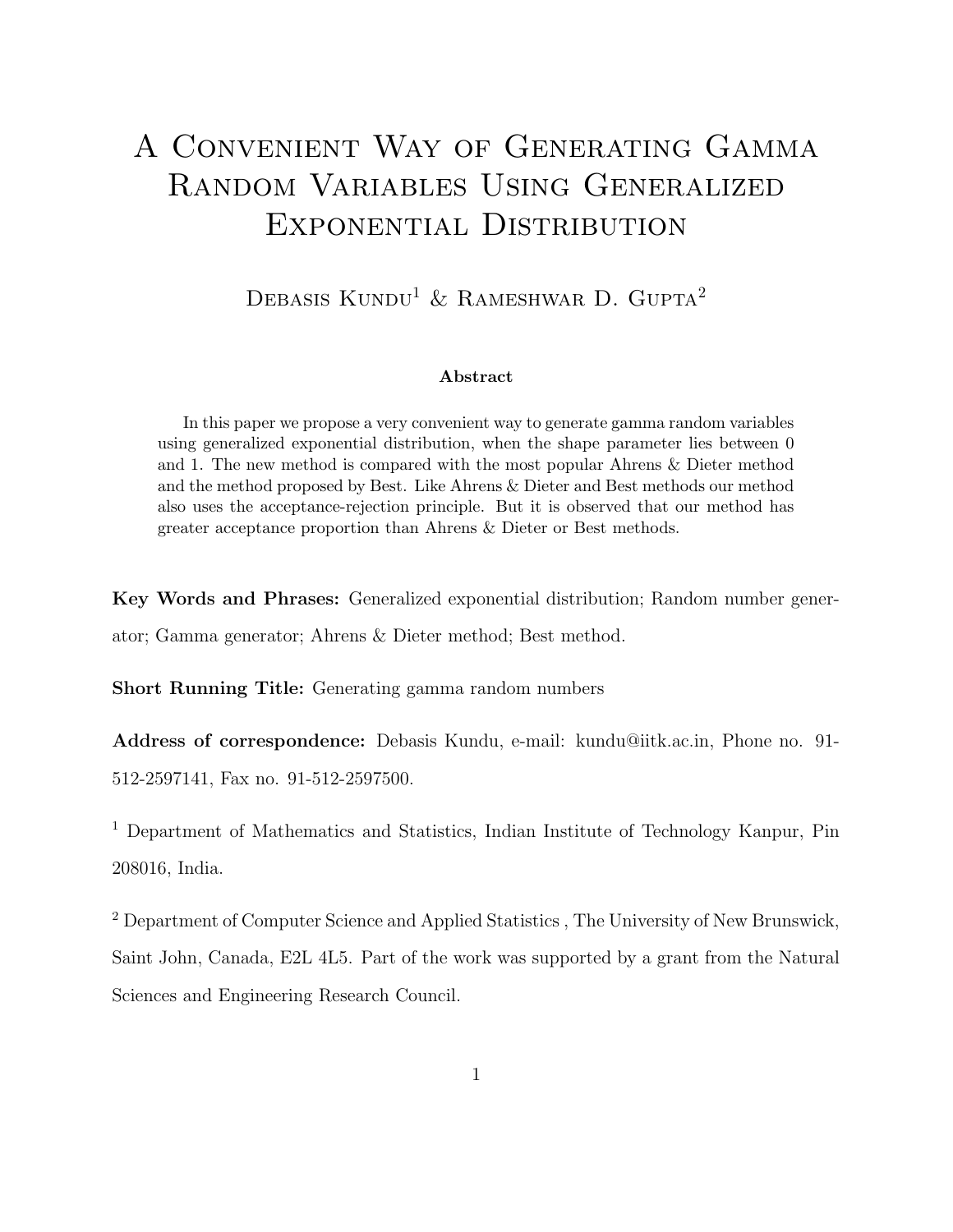# 1 INTRODUCTION

Generating gamma random numbers is an old and very important problem in the statistical literature. Particularly, in the recent days because of the popularity of MCMC techniques it has gained more importance. Several methods are available in the literature to generate gamma random numbers. The book of Johnson *et al.* [11] provides an extensive list of references of the different methods available today. It is well known that the available algorithms can be divided into two distinct cases. Case 1: Shape parameter  $\lt 1$ ; Case 2: Shape parameter  $> 1$ . Although several methods are available for case 2, but for case 1, mainly two methods are well known; (a) the most popular and very simple method proposed by Ahrens & Dieter [1], (b) the modified Ahrens & Dieter's method proposed by Best [3], see for example the book by Law and Kelton [12] or Fishman [4]. Both the methods mainly use the majorization functions and the acceptance-rejection principle. It is known that Best's method has lower rejection proportion than Ahrens & Dieter's method. Since now a days particularly for MCMC sampling, often a large number of gamma random numbers needs to be generated, one naturally prefers an acceptance-rejection method which has lower rejection proportion to achieve larger period of the corresponding generator.

Recently generalized exponential  $(GE)$  distribution has been proposed and studied quite extensively by Gupta and Kundu [5, 6, 7, 8, 9]. The readers may be referred to some of the related literature on  $GE$  distribution by Raqab [13], Raqab and Ahsanullah [14], Raqab and Madi [15] and Zheng [16]. The two-parameter  $GE$  for  $\alpha, \lambda > 0$ , has the following distribution function;

$$
F_{GE}(x; \alpha, \lambda) = \begin{cases} 0 & \text{if } x < 0, \\ (1 - e^{-\lambda x})^{\alpha} & \text{if } x > 0. \end{cases}
$$
 (1)

The corresponding density function is;

$$
f_{GE}(x; \alpha, \lambda) = \begin{cases} 0 & \text{if } x < 0, \\ \alpha \lambda (1 - e^{-\lambda x})^{\alpha - 1} e^{-\lambda x} & \text{if } x > 0. \end{cases}
$$
 (2)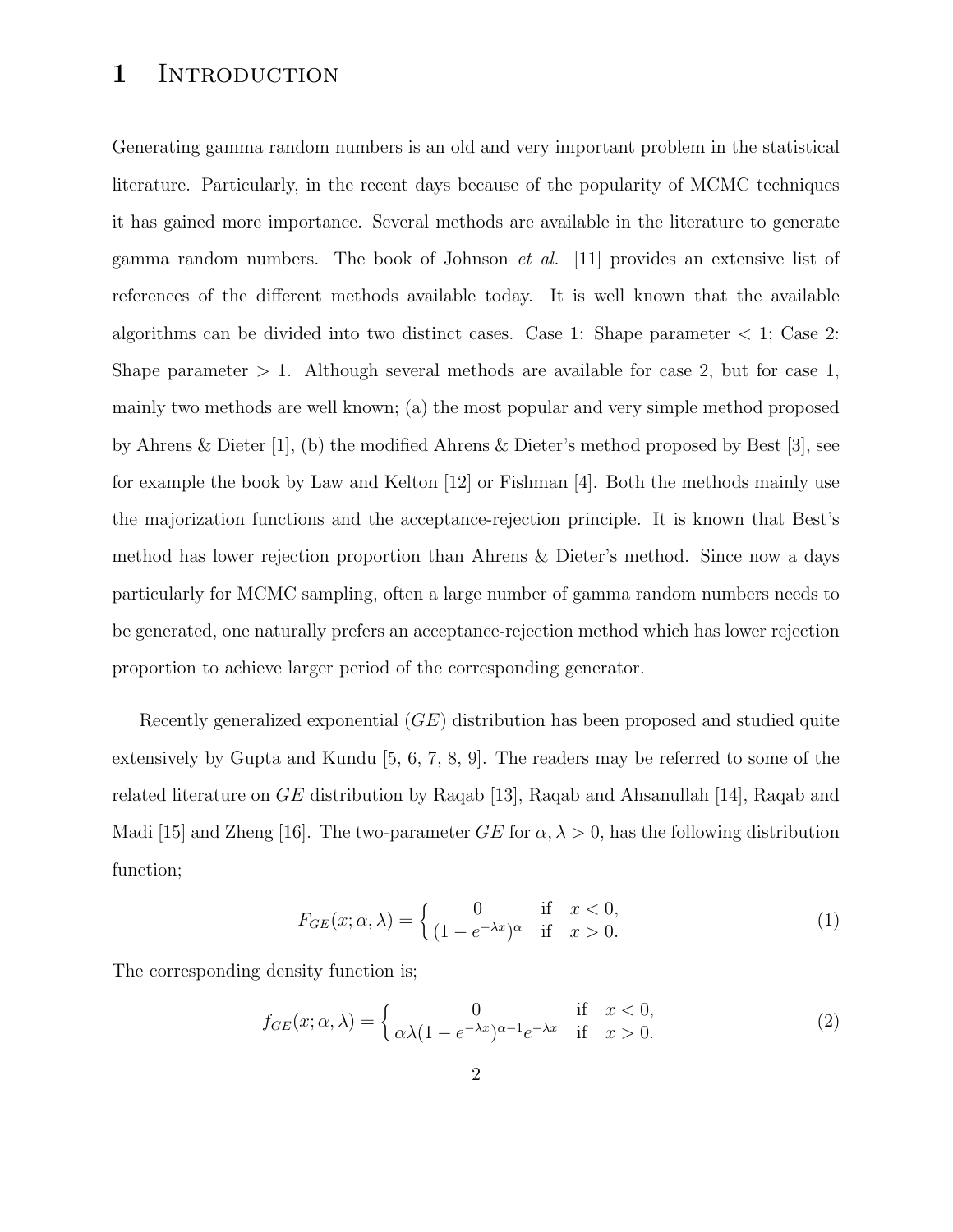Here  $\alpha$  and  $\lambda$  are the shape and scale parameters respectively. When  $\alpha = 1$ , it coincides with the exponential distribution. If  $\alpha \leq 1$ , the density function of a GE distribution is a strictly decreasing function and for  $\alpha > 1$  it has uni-modal density function. The shape of the density function of the GE distribution for different  $\alpha$  can be found in Gupta and Kundu [6].

In a recent paper by Gupta and Kundu  $|10|$ , it is observed that the distribution functions of the GE and gamma can be very close and it is sometimes very difficult to distinguish between the two distribution functions. In fact using the closeness property, the authors proposed to generate approximate gamma random variables using GE distribution for certain ranges of the shape parameters.

In this paper we mainly consider the generation of gamma random deviates for the shape parameter less than one. We denote the density function of a gamma random variable with scale parameter 1 and shape parameter  $\alpha$  as

$$
f_{GA}(x; \alpha) = \frac{1}{\Gamma(\alpha)} x^{\alpha - 1} e^{-x}; \quad x > 0.
$$
 (3)

From now on, we take  $0 < \alpha < 1$ , unless otherwise mentioned. Note that, it is enough to provide the generation for scale parameter equal to 1. It is observed that when the shape parameter is less than one, then a constant multiplication of the GE density function can be used as a majorization function. Therefore, using the acceptance-rejection principle, gamma random deviates can be easily generated using GE random numbers. We further make some simple modifications to the proposed generator. It is observed that our proposed method has greater acceptance proportion than Ahrens & Dieter and Best generators for all  $0 < \alpha < 1$ .

The rest of the paper is organized as follows. In section 2 we briefly describe the two most popular methods. The proposed methods are discussed in section 3. The numerical comparisons are provided in section 4 and finally we conclude the paper in section 5.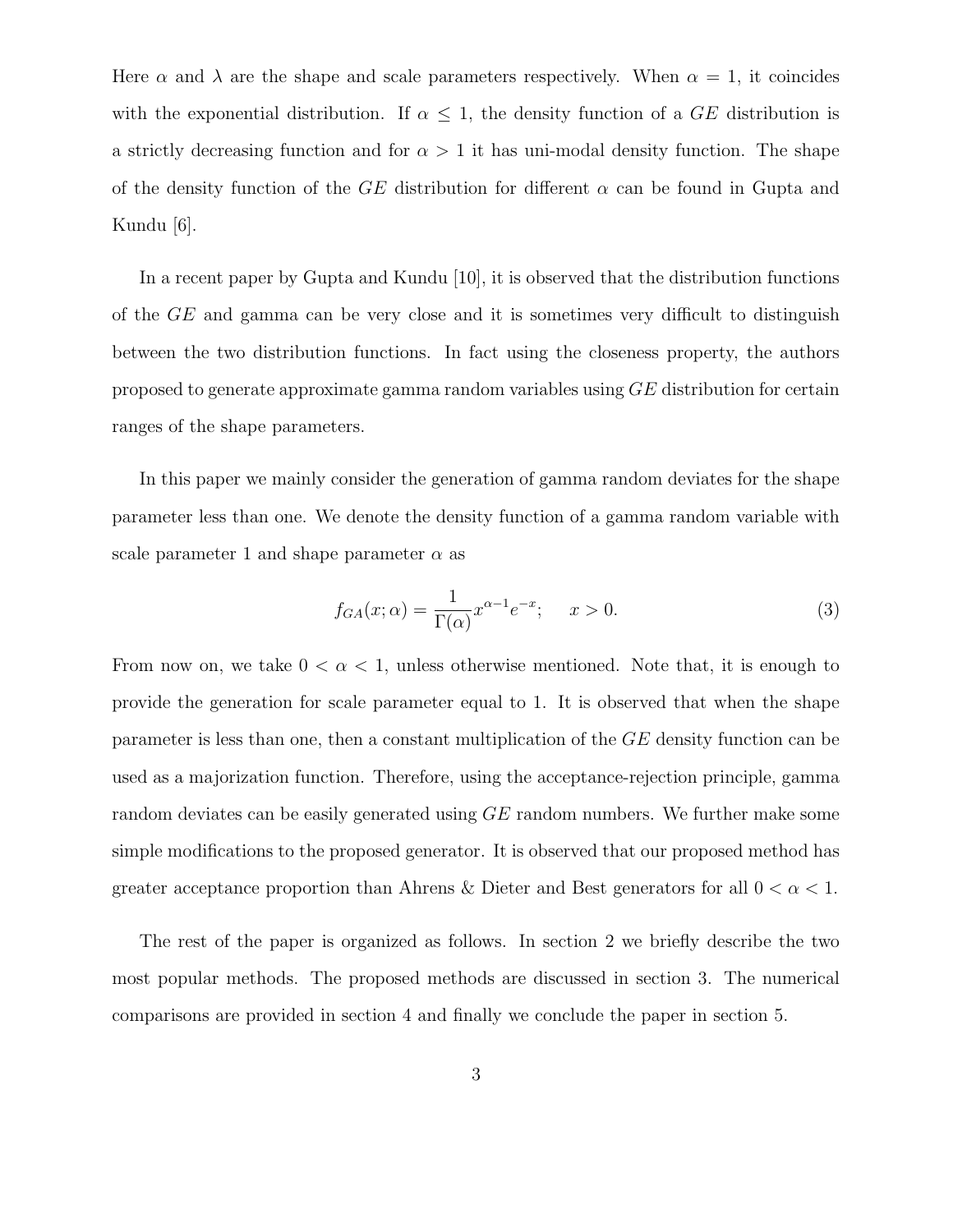# 2 THE TWO MOST POPULAR METHODS

In this section we briefly provide the two most popular methods which have been used to generate gamma random numbers when the shape parameter is less than 1. The first method is proposed by Ahrens & Dieter [1] and the second one is by Best [3]. Both the methods are based on the acceptance-rejection principle with proper choice of the majorization functions.

Ahrens & Dieter [1] used the following majorization function;

$$
t_{AD}(x; \alpha) = \begin{cases} \frac{x^{\alpha - 1}}{\Gamma(\alpha)} & \text{if } 0 < x < 1, \\ \frac{1}{\Gamma(\alpha)} e^{-x} & \text{if } x > 1. \end{cases}
$$
 (4)

Since  $c_{AD}$  =  $\int^{\infty}$  $t_{AD}(x; \alpha)dx =$  $(e + \alpha)$  $\frac{(\mathcal{C} + \mathcal{Z})}{e\Gamma(\alpha + 1)}$ , therefore it needs to generate random deviate from the following probability density function

$$
r_{AD}(x; \alpha) = \frac{t_{AD}(x; \alpha)}{\int_0^\infty t_{AD}(x; \alpha) dx} = \begin{cases} \frac{\alpha e x^{\alpha - 1}}{e + \alpha} & \text{if } 0 < x < 1, \\ \frac{\alpha e}{e + \alpha} e^{-x} & \text{if } x > 1, \end{cases}
$$

and using the standard acceptance-rejection method, the gamma random deviate can be easily obtained. Note that in this case the rejection proportion is  $c_{AD} - 1$ .

Best [3] modified Ahrens & Dieter's [1] method, by using the following majorization function;  $\alpha$ <sup>-1</sup>

$$
t_B(x; \alpha) = \begin{cases} \frac{x^{\alpha - 1}}{\Gamma(\alpha)} & \text{if } 0 < x < d, \\ \frac{1}{\Gamma(\alpha)} d^{\alpha - 1} e^{-x} & \text{if } x > d. \end{cases} \tag{5}
$$

Here d should be chosen in such a manner such that  $c_B =$  $\int^{\infty}$  $\int_0$   $t_B(x; \alpha) dx$  is minimum. It can be easily seen that in that case  $d$  must satisfy the following non-linear equation

$$
d = e^{-d}(1 - \alpha + d).
$$

Best has suggested to use an approximation of d as  $d = 0.07 + 0.75\sqrt{1 - \alpha}$ . Once d is known, the acceptance-rejection method can be easily used to generate gamma random deviate using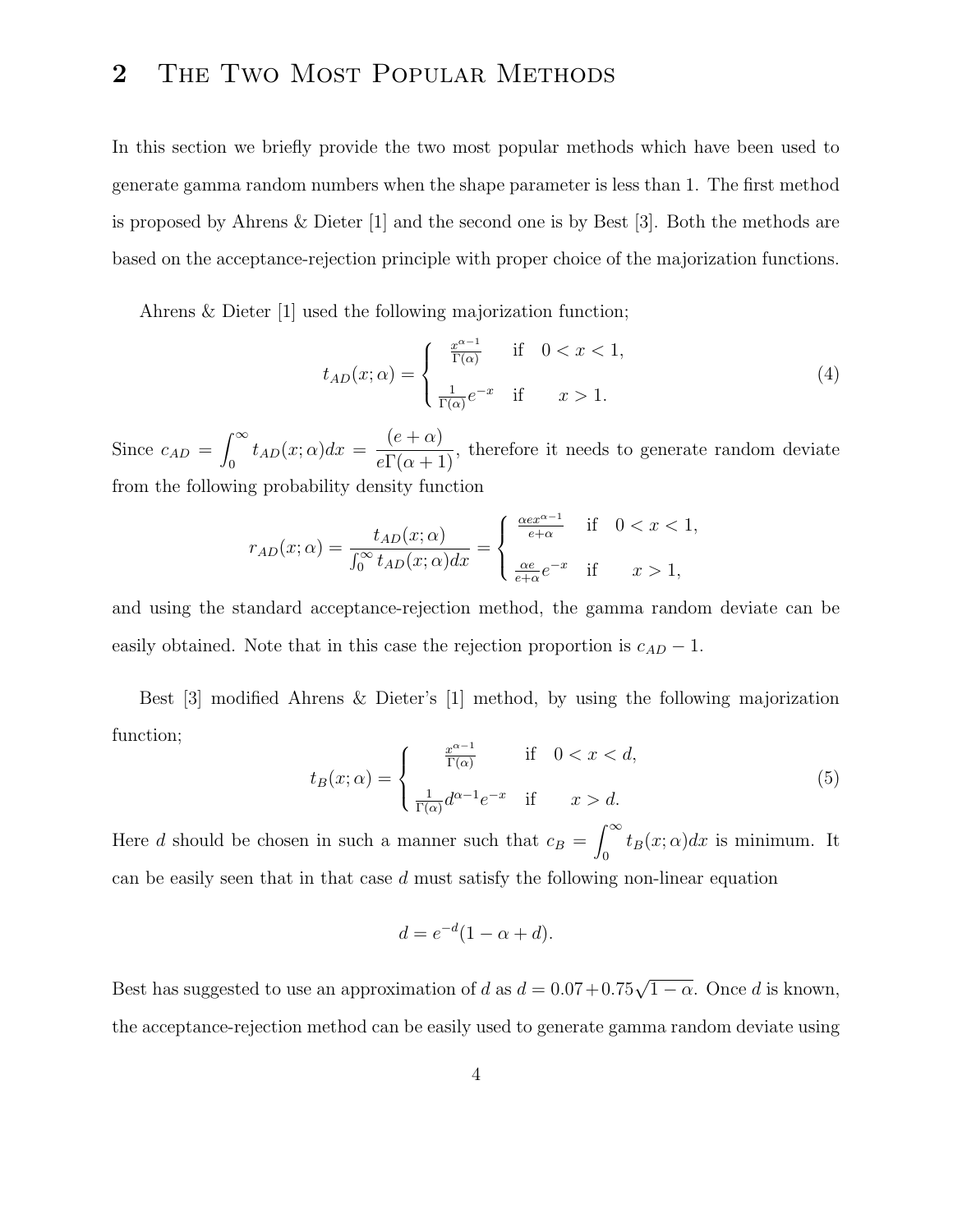the majorization function (5). It boils down to generate random deviate from the following probability density function

$$
r_B(x; \alpha) = \frac{t_B(x; \alpha)}{\int_0^\infty t_B(x; \alpha) dx} = \begin{cases} \frac{\alpha x^{\alpha - 1}}{b d^\alpha} & \text{if } 0 < x < d, \\ \frac{\alpha}{b d} e^{-x} & \text{if } x > d, \end{cases}
$$

here  $b = 1 +$  $e^{-d}\alpha$  $\frac{a}{d}$ . It has been shown theoretically that Best's method has lower rejection proportion that Ahrens & Dieter's method.

### 3 Proposed Methodology

In this section, we provide the new gamma random number generator using the generalized exponential distribution. Observe that for all  $x \geq 0$ ,

$$
1 - e^{-x} \le x. \tag{6}
$$

Suppose  $\beta = 1 - \alpha$ , then for all  $x \ge 0$ , using (6), we have

$$
\frac{x^{\alpha-1}e^{-x}}{(1-e^{-x})^{\alpha-1}} = \frac{e^{-x}(1-e^{-x})^{\beta}}{x^{\beta}} \le e^{-x}.
$$
\n(7)

Therefore,

$$
\frac{\frac{1}{\Gamma(\alpha)}x^{\alpha-1}e^{-x}}{\frac{\alpha}{2}(1-e^{-x/2})^{\alpha-1}e^{-x/2}} = \frac{2e^{-x/2}x^{\alpha-1}}{\Gamma(\alpha+1)(1-e^{-x/2})^{\alpha-1}} \le \frac{2^{\alpha}}{\Gamma(\alpha+1)}.
$$
\n(8)

From (8), we obtain

$$
f_{GA}(x; \alpha) \le \frac{2^{\alpha}}{\Gamma(\alpha+1)} f_{GE}(x; \alpha, \frac{1}{2}).
$$
\n(9)

Based on (9), we provide the following algorithm;

ALGORITHM 1:

1. Generate  $U$  from uniform  $(0, 1)$ .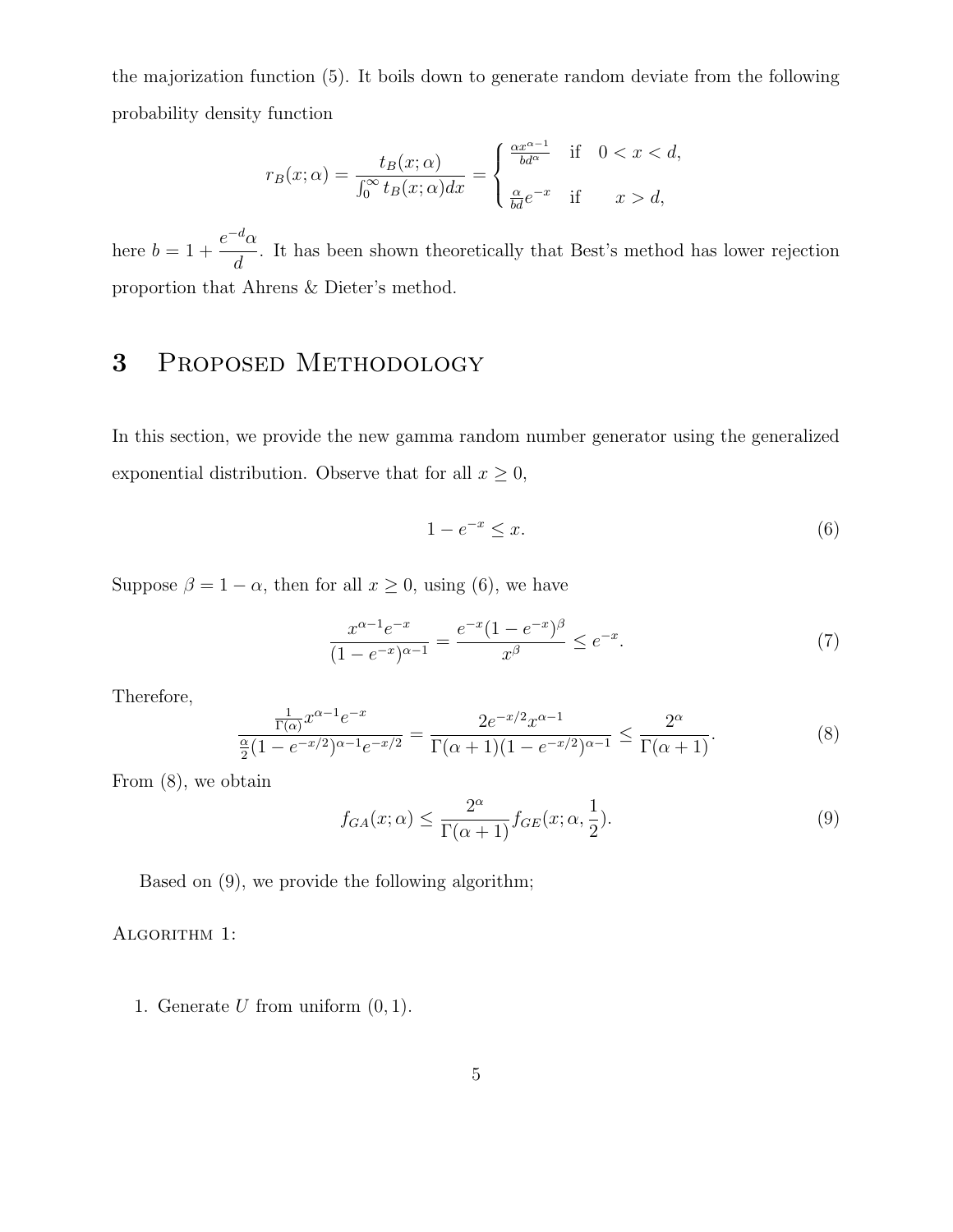- 2. Compute  $X = -2\ln(1 U^{1/\alpha})$ .
- 3. Generate  $V$  from uniform  $(0, 1)$  independent of  $U$ .

4. If 
$$
V \leq \frac{X^{\alpha-1}e^{-X/2}}{2^{\alpha-1}(1-e^{-X/2})^{\alpha-1}}
$$
 accept X, otherwise got 1.

Although, (9) is true for all  $x > 0$ , it is observed that for  $0 < x < 1$ , the bound provided by (9) is quite sharp, but for  $1 < x < \infty$ , the bound is not very sharp. Therefore, we propose the following majorization function  $t_1(x; \alpha)$  of  $f_{GA}(x, \alpha)$ , i.e., for all  $x > 0$ ,  $f_{GA}(x, \alpha) \le t_1(x; \alpha)$ , where

$$
t_1(x; \alpha) = \begin{cases} \frac{2^{\alpha}}{\Gamma(\alpha+1)} f_{GE}(x; \alpha, \frac{1}{2}) & \text{if } 0 < x < 1, \\ \frac{1}{\Gamma(\alpha)} e^{-x} & \text{if } x > 1. \end{cases} \tag{10}
$$

Note that

$$
\int_0^\infty t_1(x;\alpha)dx = \frac{1}{\Gamma(\alpha+1)} \left[2^\alpha \left(1 - e^{-\frac{1}{2}}\right)^\alpha + \alpha e^{-1}\right] = c_1 \quad \text{(say)}.
$$

We need to generate from the following density function;

$$
r_1(x; \alpha) = \frac{1}{c_1} t_1(x; \alpha); \quad x > 0,
$$

which has the following distribution function;

$$
R_1(x; \alpha) = \begin{cases} 0 & \text{if } x < 0, \\ \frac{2^{\alpha}}{c_1 \Gamma(\alpha+1)} \left(1 - e^{-x/2}\right)^{\alpha} & \text{if } 0 < x < 1, \\ 1 - \frac{1}{c_1 \Gamma(\alpha)} e^{-x} & \text{if } x > 1. \end{cases}
$$
(11)

Now we propose the following modified algorithm.

ALGORITHM 2:

Set 
$$
a = \frac{\left(1 - e^{-1/2}\right)^{\alpha}}{\left(1 - e^{-1/2}\right)^{\alpha} + \frac{\alpha e^{-1}}{2^{\alpha}}}
$$
 and  $b = \left(1 - e^{-1/2}\right)^{\alpha} + \frac{\alpha e^{-1}}{2^{\alpha}}$ .

1. Generate  $U$  from uniform  $(0, 1)$ .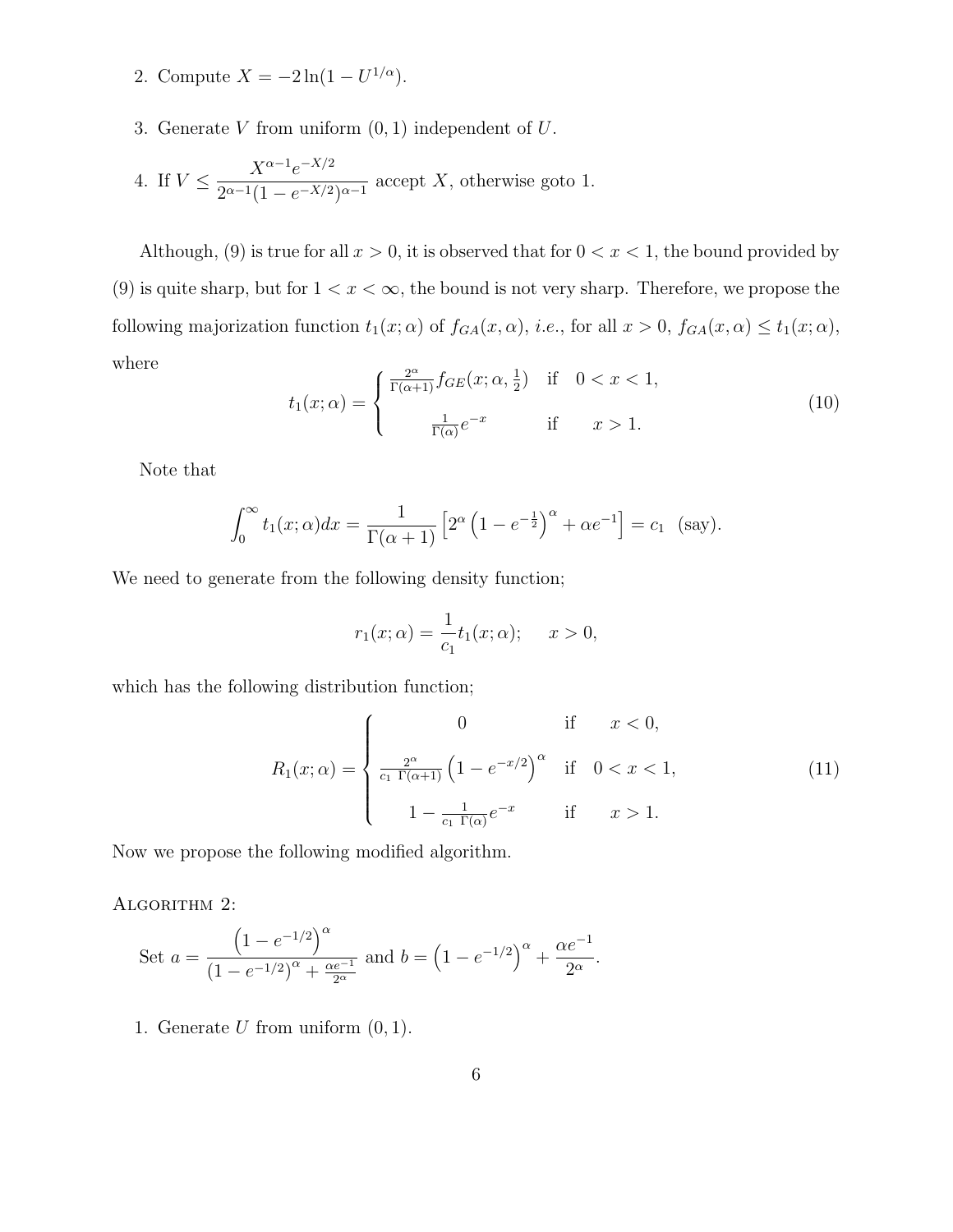2. If 
$$
U \le a
$$
, then  $X = -2 \ln \left[ 1 - (Ub)^{\frac{1}{\alpha}} \right]$ , otherwise  $X = -\ln \left[ \frac{2^{\alpha}}{\alpha} b(1 - U) \right]$ .

3. Generate V from uniform  $(0, 1)$ . If  $X \leq 1$ , check whether  $V \leq$  $X^{\alpha-1}e^{-X/2}$  $\frac{1}{2^{\alpha-1}(1-e^{-X/2})^{\alpha-1}}$ . If true return X, otherwise go back to 1. If  $X > 1$ , check whether  $V \leq X^{\alpha-1}$ . If true return  $X$ , otherwise go back to 1.

Note that the majorization function  $t(x; \alpha)$  has two part envelop with the change point at 1, similar to the Ahrens and Dieter's [1] algorithm. But it was suggested by Atkinson and Pearce [2] and later implemented by Best [3] that the change point might depend on the shape parameter  $\alpha$  and it enhanced the performance. Using that idea, we propose the following majorization function for  $f_{GA}(x; \alpha) \leq t_2(x; \alpha)$ , where

$$
t_2(x; \alpha) = \begin{cases} \frac{2^{\alpha}}{\Gamma(\alpha+1)} f_{GE}(x; \alpha, \frac{1}{2}) & \text{if } 0 < x < d_{\alpha}, \\ \frac{1}{\Gamma(\alpha)} d_{\alpha}^{\alpha-1} e^{-x} & \text{if } x > d_{\alpha}, \end{cases} \tag{12}
$$

where  $d_{\alpha}$  is chosen before. How to choose the optimum  $d_{\alpha}$  will be discussed shortly. Note that for  $d_{\alpha} = 1$ ,  $t_1(x; \alpha) = t_2(x; \alpha)$ . For  $0 < \alpha < 1$ , the majorization is obvious. Now

$$
\int_0^\infty t_2(x;\alpha)dx = \frac{1}{\Gamma(\alpha+1)} \left[2^\alpha \left(1 - e^{-\frac{d_\alpha}{2}}\right)^\alpha + \alpha d_\alpha^{\alpha-1} e^{-d_\alpha}\right] = c_2 \text{ (say)}.
$$

Therefore, we need to generate from the following distribution function

$$
R_2(x; \alpha) = \begin{cases} 0 & \text{if } x < 0, \\ \frac{2^{\alpha}}{c_2 \Gamma(\alpha+1)} \left(1 - e^{-x/2}\right)^{\alpha} & \text{if } 0 < x < d_\alpha, \\ 1 - \frac{1}{c_2 \Gamma(\alpha)} d_\alpha^{\alpha-1} e^{-x} & \text{if } x > d_\alpha. \end{cases} \tag{13}
$$

Now we discuss the optimum choice of  $d_{\alpha}$ . Note that  $c_2 \geq 1$  is the normalizing constant and  $c_2 - 1$  denotes the rejection proportion. Therefore, we should choose  $d_{\alpha}$ , so that  $c_2$  is minimum for a given  $\alpha$ . It has to be obtained iteratively by solving a non-linear equation. We denote the optimum  $d_{\alpha}$  as  $d_{\alpha}^{o}$ . We have performed a non-linear regression between  $\alpha$  and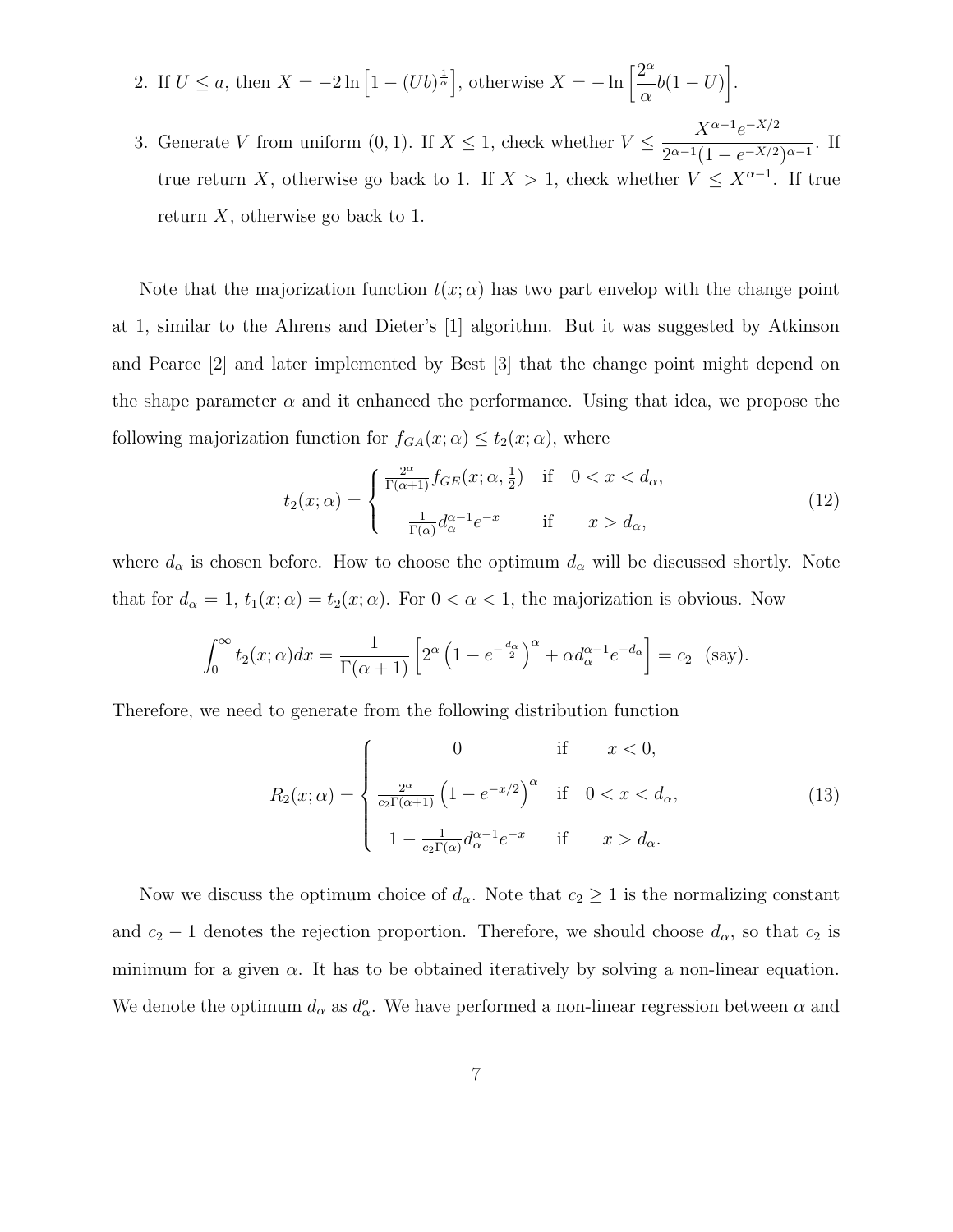$d_{\alpha}^{o}$  and based on that we are suggesting the following approximation of the optimum  $d_{\alpha}^{o}$  as  $d_{\alpha}^*$  $_{\alpha}^*$ , where

$$
d_{\alpha}^* = 1.0334 - 0.0766e^{2.2942\alpha}.\tag{14}
$$

Therefore, now we have the final algorithm;

ALGORITHM 3:

Set 
$$
d = 1.0334 - 0.0766e^{2.2942\alpha}
$$
,  $a = 2^{\alpha} \left(1 - e^{-\frac{d}{2}}\right)^{\alpha}$ ,  $b = \alpha d^{\alpha - 1} e^{-d}$  and  $c = a + b$ .

1. Generate  $U$  from uniform  $(0, 1)$ .

2. If 
$$
U \le \frac{a}{a+b}
$$
, then  $X = -2 \ln \left[ 1 - \frac{(cU)^{1/\alpha}}{2} \right]$ , otherwise  $X = -\ln \left[ \frac{c(1-U)}{\alpha d^{\alpha-1}} \right]$ .

3. Generate V from uniform  $(0, 1)$ . If  $X \leq d$ , check whether  $V \leq$  $X^{\alpha-1}e^{-X/2}$  $\frac{1}{2^{\alpha-1}(1-e^{-X/2})^{\alpha-1}}$ . If true return X, otherwise go back to 1. If  $X > d$ , check whether  $V \leq$  $\int d$  $\boldsymbol{X}$  $\setminus^{1-\alpha}$ . If true return  $X$ , otherwise go back to 1.

#### 4 Numerical Comparison

In this section we compare different methods numerically. Note that all the methods discussed here, are based on the acceptance-rejection principle. We compare different methods in terms of their rejection proportion or equivalently the expected number of the uniform random deviates to be generated to produce one gamma variate, see Law and Kelton [12]. We report the different expected numbers below:

1. Ahrens and Dieter Method:

$$
c_{AD} = \frac{1 + e^{-1}\alpha}{\Gamma(\alpha + 1)}.
$$

2. Best Method:

$$
c_B = \frac{(d + e^{-d}\alpha)d^{\alpha - 1}}{\Gamma(\alpha + 1)}.
$$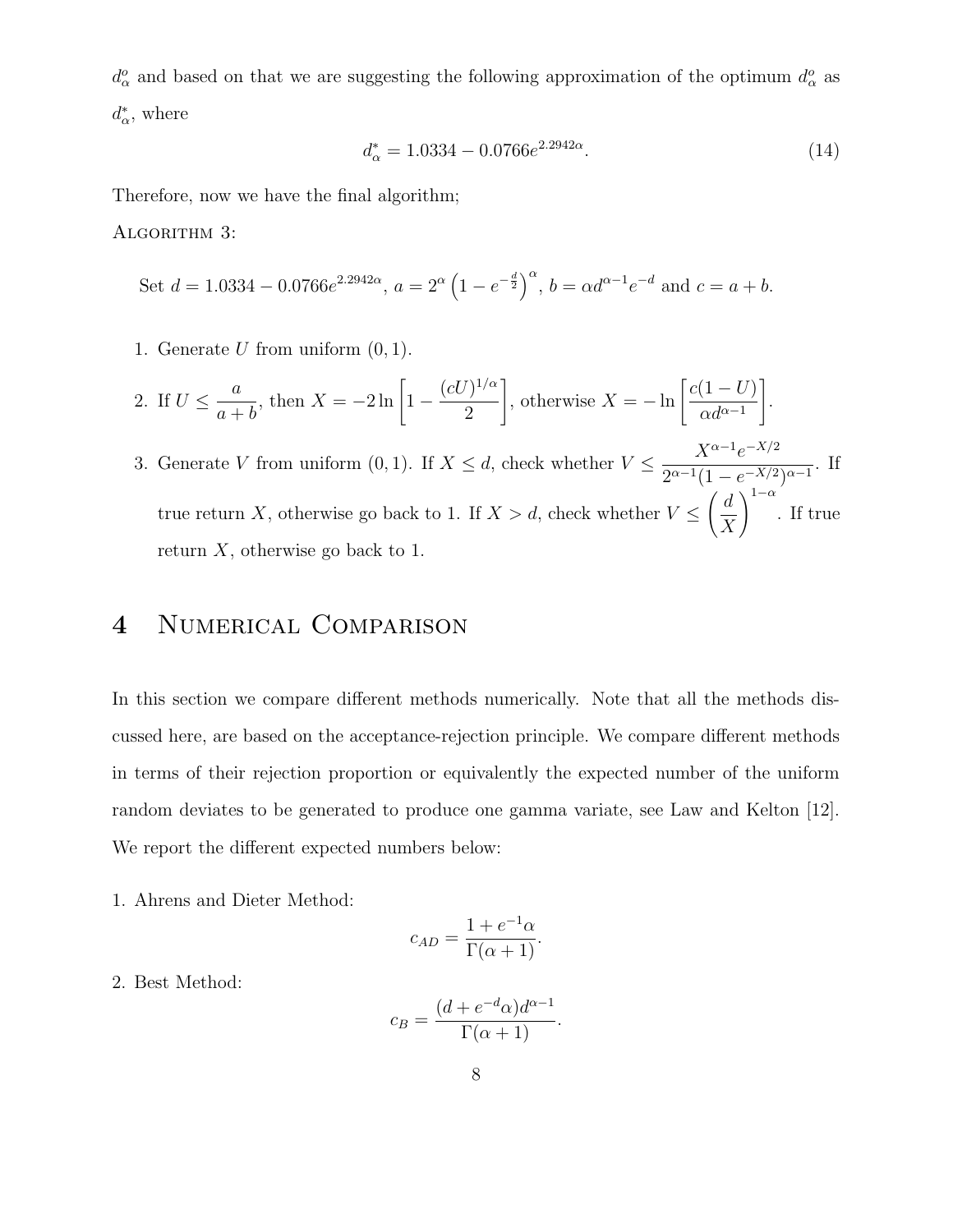3. Algorithm 1:

$$
c_1 = \frac{2^{\alpha}}{\Gamma(\alpha + 1)}.
$$

4. Algorithm 2:

$$
c_2 = \frac{1}{\Gamma(\alpha+1)} \left[ 2^{\alpha} \left( 1 - e^{-\frac{1}{2}} \right)^{\alpha} + \alpha e^{-1} \right].
$$

5. Algorithm 3:

$$
c_3 = \frac{1}{\Gamma(\alpha+1)} \left[ 2^{\alpha} \left( 1 - e^{-\frac{d_{\alpha}^*}{2}} \right)^{\alpha} + \alpha d_{\alpha}^{*(\alpha-1)} e^{-d_{\alpha}^*} \right].
$$

We report  $\Gamma(\alpha+1)c$  for different values of  $\alpha$  in Table 1. We also report  $\Gamma(\alpha+1)c_4$ , where  $c_4$  is obtained from  $c_3$ , by replacing  $d^*_{\alpha}$  with  $d^o_{\alpha}$ . We further provide the graphs of the performances of the different methods in Figure 1 for a much finer range of  $\alpha$  in  $(0, 1)$  (here  $\alpha$  varies between 0.01 to 0.99 with an increment 0.01). From the table and also from the graphs it is clear that our proposed final algorithm Algorithm 3 has lower rejection proportion than Best's method.

Finally we just want to see how our proposed approximation,  $d_{\alpha}^*$  $_{\alpha}^*$ , of  $d_{\alpha}^o$  works. For that purpose we have plotted in Figure 2 the performance of the Algorithm 3 and also the performance of the method obtained by replacing  $d^*_{\alpha}$  with  $d^o_{\alpha}$ . We obtained  $d^o_{\alpha}$  numerically and name it as 'Optimum Algorithm'. From Figure 2 it is clear that the proposed approximation works very well for  $0 < \alpha < 0.9$ . When  $\alpha$  is very close to 1, the approximation is not that good.

#### 5 CONCLUSIONS

In this paper we have proposed a new algorithm of generating gamma variates using generalized exponential distribution for the shape parameter less than 1. It is observed that our algorithm has lower rejection proportion than the popular Ahrens-Dieter or Best method. Our method is not very difficult to implement also. Moreover, like any other gamma gener-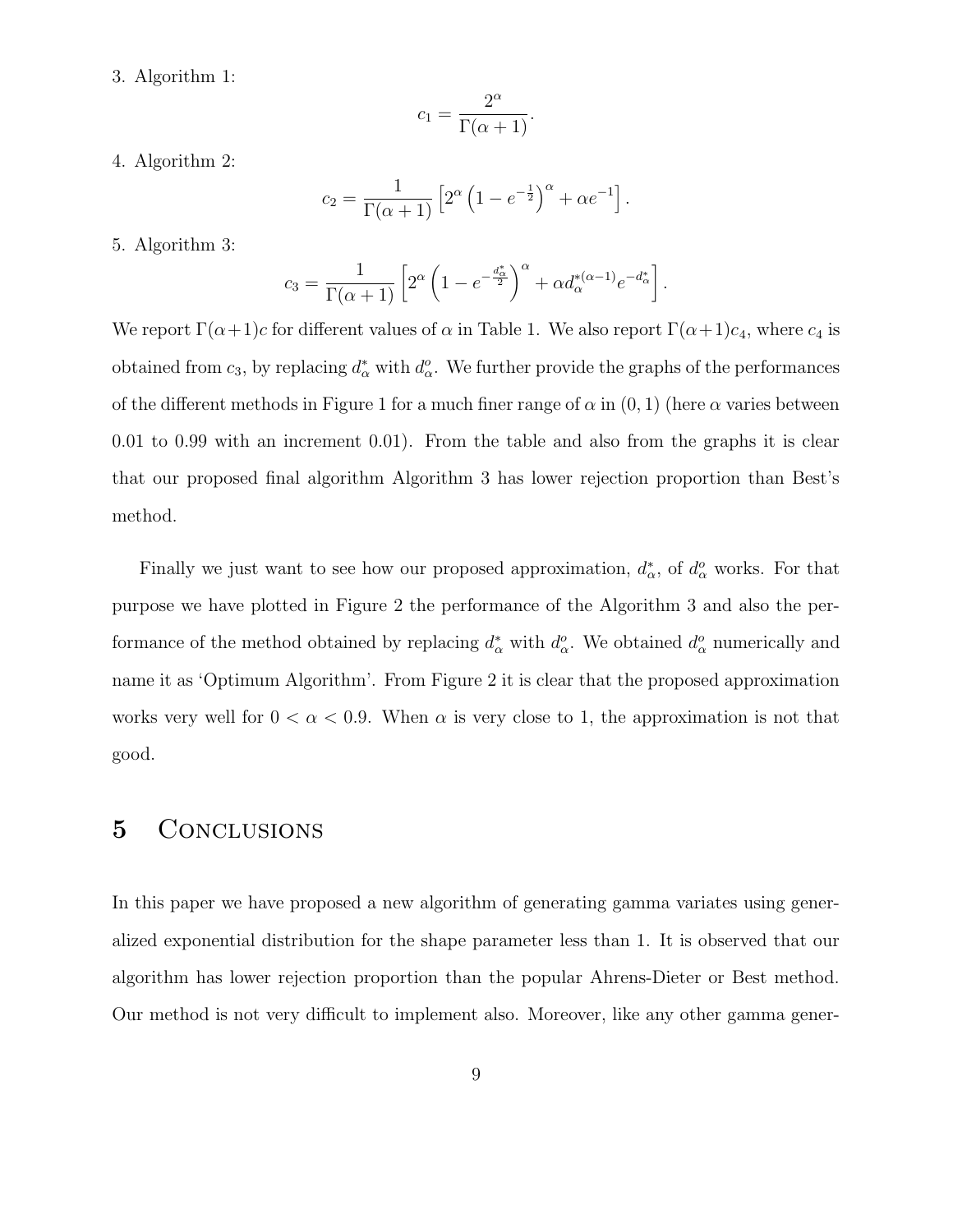| $\alpha$ | $\Gamma(\alpha+1)c_{AD}$ | $\overline{\Gamma}(\alpha+1)c_B$ | $\Gamma(\alpha+1)c_1$ | $\Gamma(\alpha+1)c_2$ | $\Gamma(\alpha+1)c_3$ | $\Gamma(\alpha+1)c_4$ |
|----------|--------------------------|----------------------------------|-----------------------|-----------------------|-----------------------|-----------------------|
|          |                          |                                  |                       |                       |                       |                       |
|          |                          |                                  |                       |                       |                       |                       |
| .1000    | 1.0368                   | 1.0328                           | 1.0718                | 1.0131                | 1.0129                | 1.0129                |
| .2000    | 1.0736                   | 1.0630                           | 1.1487                | 1.0268                | 1.0261                | 1.0261                |
| .3000    | 1.1104                   | 1.0897                           | 1.2311                | 1.0410                | 1.0392                | 1.0392                |
| .4000    | 1.1472                   | 1.1121                           | 1.3195                | 1.0558                | 1.0517                | 1.0517                |
| .5000    | 1.1839                   | 1.1289                           | 1.4142                | 1.0710                | 1.0632                | 1.0632                |
| .6000    | 1.2207                   | 1.1383                           | 1.5157                | 1.0868                | 1.0725                | 1.0725                |
| .7000    | 1.2575                   | 1.1381                           | 1.6245                | 1.1031                | 1.0780                | 1.0780                |
| .8000    | 1.2943                   | 1.1246                           | 1.7411                | 1.1199                | 1.0769                | 1.0768                |
| .9000    | 1.3311                   | 1.0906                           | 1.8661                | 1.1371                | 1.0625                | 1.0624                |

Table 1: The expected numbers multiplied by  $\Gamma(\alpha+1)$  for different methods and for different values of  $\alpha$  are reported

ator for shape parameter less than one, our method also can be used for generating normal random numbers through chi-square generator.

#### Acknowledgements:

The authors would like to thank two referees and one associate editor for their constructive suggestions.

# References

- [1] Ahrens, J.H. and Dieter, U. (1974) "Computer methods for sampling from gamma, beta, Poisson and Binomial distribution", Computing, vol. 12, 223 - 246.
- [2] Atkinson, A.C. and Pearce, M.C. (1976), "The computer generation of beta, gamma and normal random variables (with discussion)", Journal of the Royal Statistical Society, A139, 431 - 461.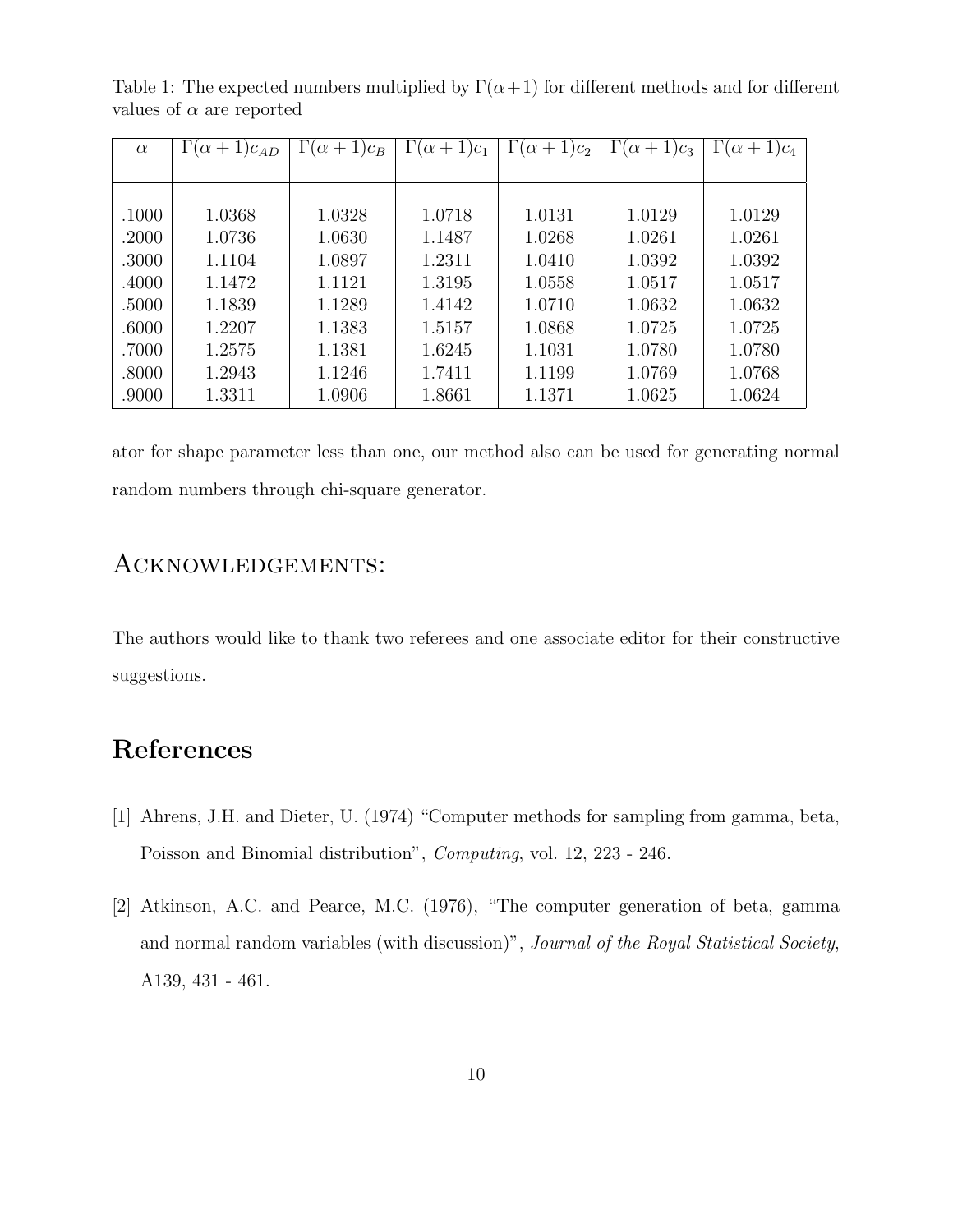

Figure 1: Expected numbers multiplied by  $\Gamma(\alpha + 1)$  are reported for different methods

- [3] Best, D.J. (1983), "A note on gamma variate generators with shape parameter less than unity", Computing, vol. 30, 185 - 188.
- [4] Fishman, G.S. (1995) Monte Carlo; Concepts, Algorithms and Applications, Springer, New York.
- [5] Gupta, R.D. and Kundu, D. (1999), "Generalized exponential distributions", Australian and New Zealand Journal of Statistics, vol. 41, no. 2, 173-188.
- [6] Gupta, R.D. and Kundu, D. (2001), "Exponentiated exponential distribution: An alternative to gamma and Weibull distributions", Biometrical Journal, vol. 43, no. 1, 117-130.
- [7] Gupta, R.D. and Kundu, D. (2001), "Generalized exponential distributions: different methods of estimations", Journal of Statistical Computation and Simulation, vol. 69, no. 4, 315-338.
- [8] Gupta, R.D. and Kundu, D. (2002), "Generalized exponential distributions: statistical inferences", Journal of Statistical Theory and Applications, vol. 1, no. 2, 101-118, 2002.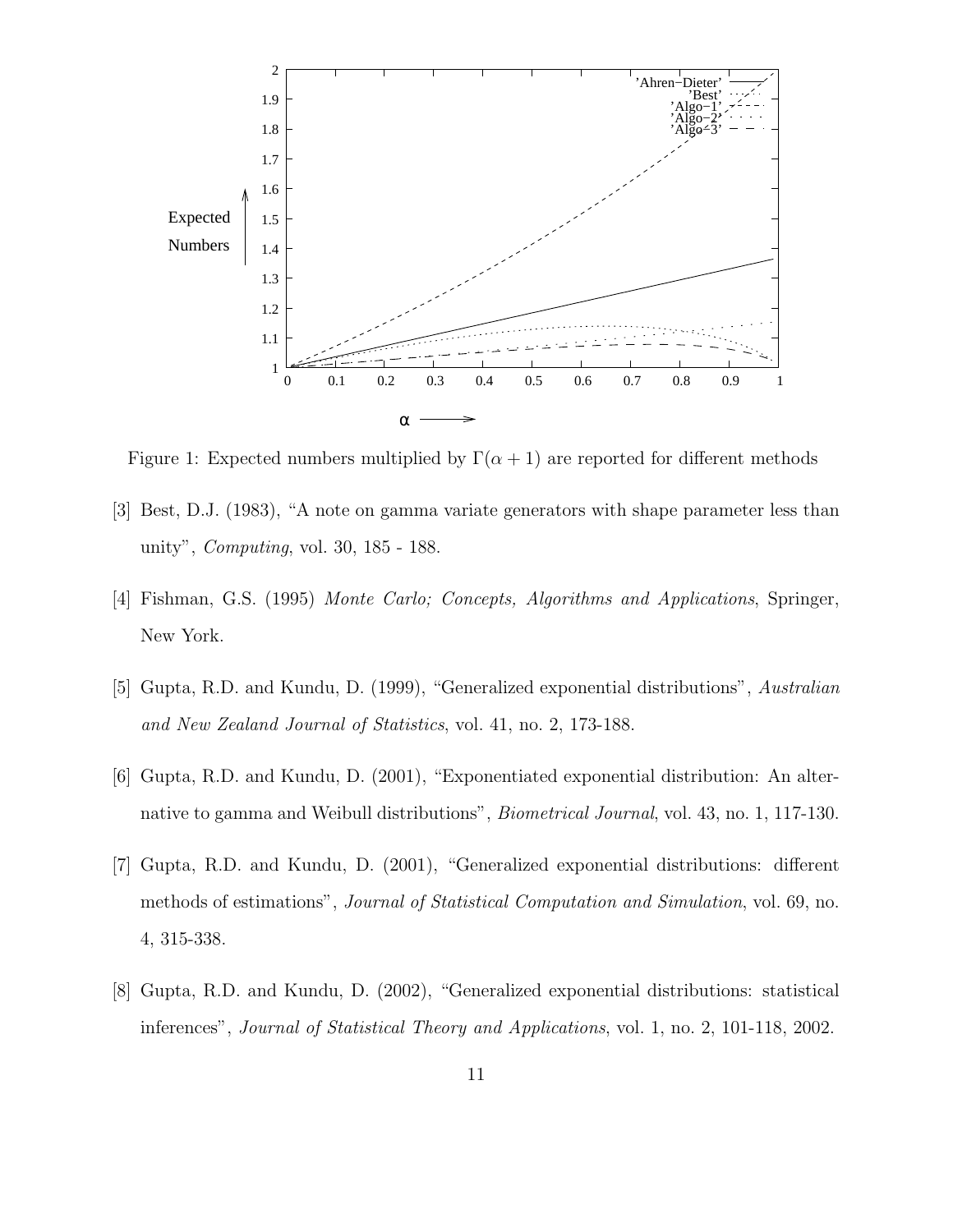

Figure 2: Expected numbers multiplied by  $\Gamma(\alpha + 1)$  are reported for Algorithm 3 and for Optimum Algorithm methods

- [9] Gupta, R.D. and Kundu, D. (2003), "Discriminating Between Weibull and Generalized Exponential Distributions", Computational Statistics and Data Analysis, vol. 43, 179- 196.
- [10] Gupta, R.D. and Kundu, D. (2003), "Closeness of gamma and generalized exponential distribution", Communications in Statistics - Theory and Methods, vol. 32, no. 4, 705- 721.
- [11] Johnson, N., Kotz, S. and Balakrishnan, N. (1995), Continuous Univariate Distribution Vol. 1, John Wiley and Sons, New York.
- [12] Law, A.M. and Kelton, W.D. (2000) Simulation Modeling and Analysis, 3-rd edition, McGraw-Hill, Singapore.
- [13] Raqab, M.Z. (2002), "Inference for generalized exponential distribution based on record statistics", Journal of Statistical Planning and Inference, vol. 104, no. 2, 339-350.